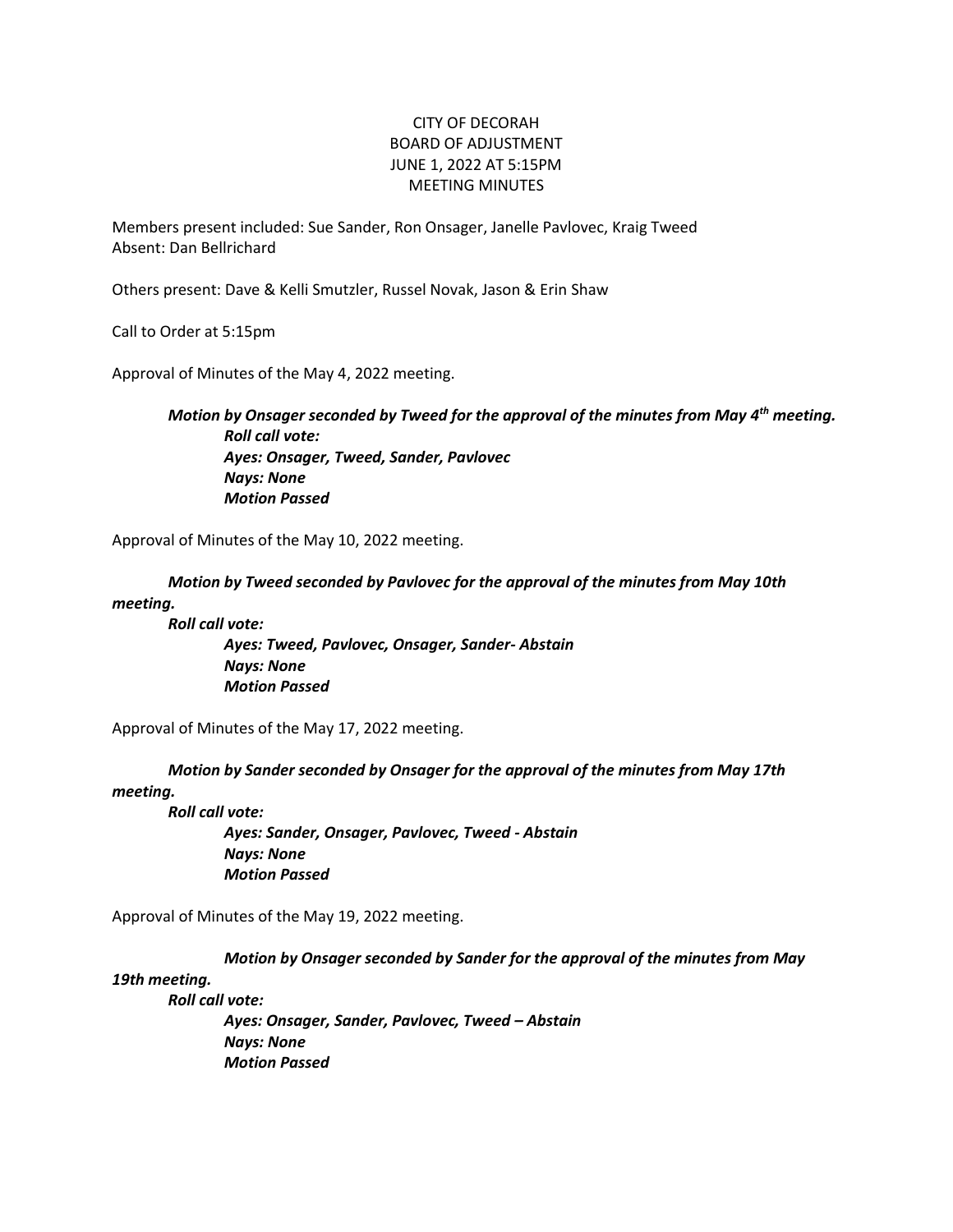Dave Smutzler of 609 Center Avenue is requesting a variance to construct a 24 x 7 foot covered porch in the front yard of the property. The request is contrary to R-3 bulk regulations 17.76.040 – front yard setback requirement.

*Dave and Kelli stated that after they started their other construction project, they noticed their current porch was starting to rot. They would like to construct a new porch. It wouldn't encroach on the length of their house.* 

*Onsager stated that all the neighbors have a front porch.* 

## *Motion by Sander and seconded by Pavlovec to approve a variance reducing the required 25 foot setback per 17.76.040 to a 15 foot setback.*

*Roll call vote:*

*Ayes: Sander, Pavlovec, Onsager, Tweed Nays: None Motion Passed*

Ren Properties/Skyline Lanes (Russell Novak) of 400 Heivly Street is requesting a variance to construct a 16 x 54 foot addition on the west side of the existing structure. The request is contrary to C-3 bulk regulations 17.96.040 side yard setback.

*Russell Novak stated that he's had many requests to add a Golf Simulator to the bowling alley project. He would like to make this addition on the west side of the building. He has been in touch with Alliant Energy, they will be putting the utility box on the side of the building to reduce all the utility boxes in the neighbor's yard. Russell said that the drainage will not be in effect.* 

*Onsager states there isn't much difference in the appearance to the neighbors. Sander stated that it will improve the water flow.*

*Motion by Pavlovec and second by Onsager to approve a variance reducing the required 15 foot setback per 17.96.040 to a 9 foot setback.* 

*Roll call vote:*

*Ayes: Pavlovec, Onsager, Sander, Tweed Nays: None Motion Passed*

Jason and Erin Shaw of 1000 River Street are requesting 2 variances to construct a 36 x20 foot garage/screen porch in the north side yard. The request is contrary to 17.16.030 A. accessory buildings.

*Jason and Erin stated that they would like to build a garage that can house both of their vehicles along with a screened in porch. They stated there are very few place near their home that doesn't have a garage already. The space between the neighbor's garage and Shaw's garage will be between 9-10 feet.* 

## *Motion by Tweed and second by Onsager to approve a variance allowing side yard construction contrary to 17.16.030 – rear yard only.*

*Motion by Tweed and second by Onsager to approve a variance reducing the required 5 foot side setback per 17.16.030 to a 2 foot setback.*